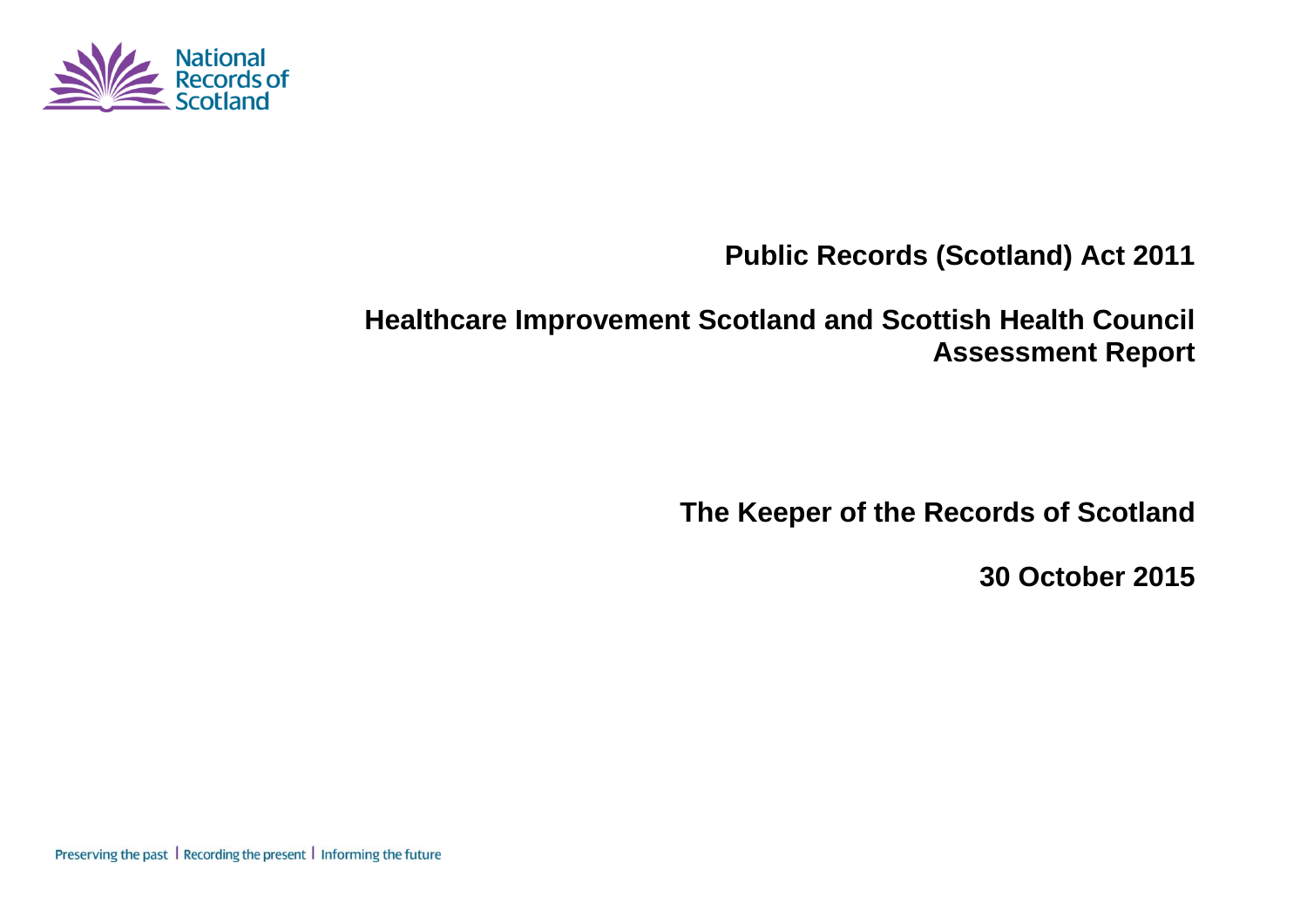#### **Contents**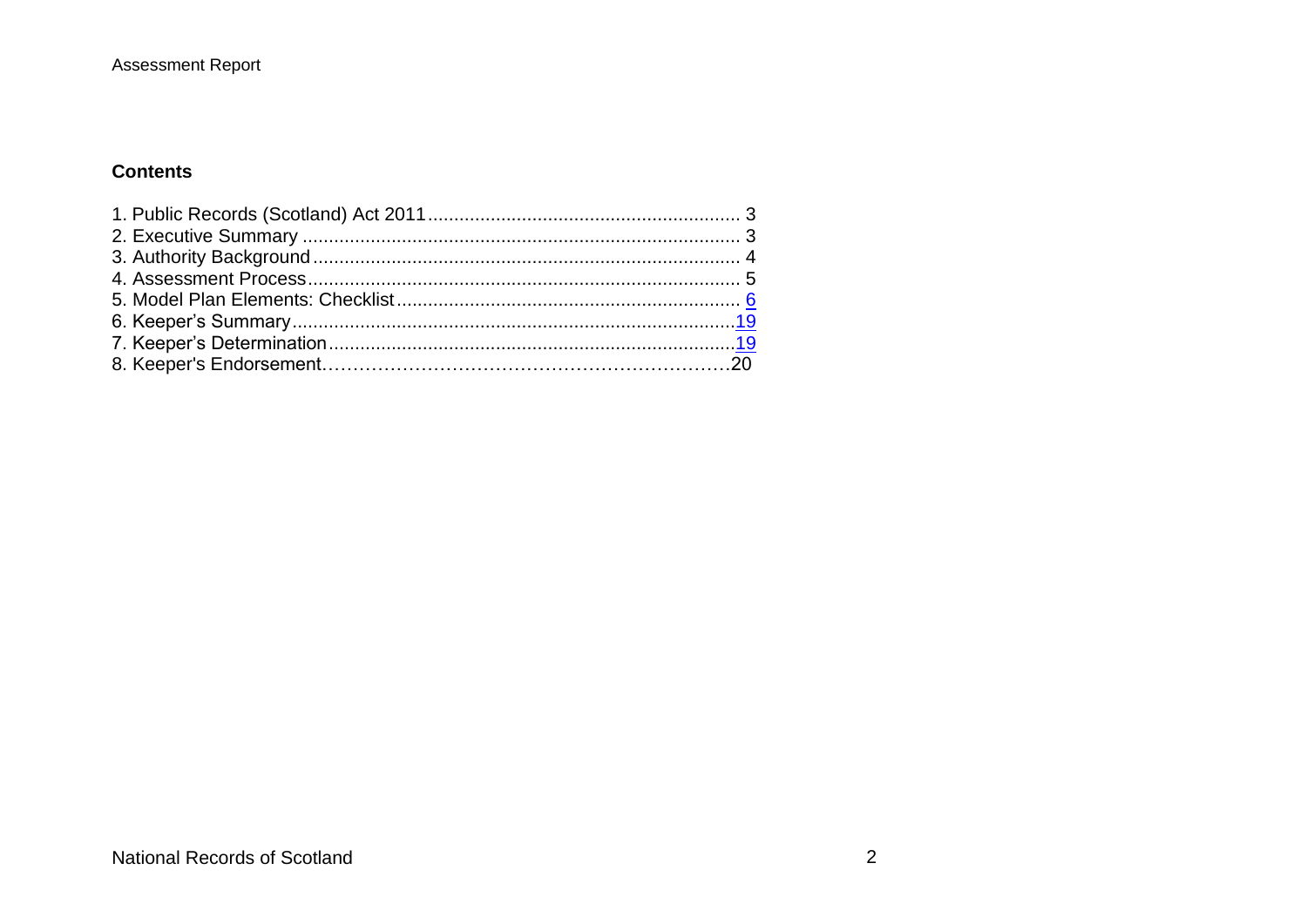## **1. Public Records (Scotland) Act 2011**

The Public Records (Scotland) Act 2011 (the Act) received Royal assent on 20 April 2011. It is the first new public records legislation in Scotland since 1937 and came fully into force on 1 January 2013. Its primary aim is to promote efficient and accountable record keeping by named Scottish public authorities.

The Act has its origins in *The Historical Abuse Systemic Review: Residential Schools and Children's Homes in Scotland 1950-1995* (The Shaw Report) published in 2007. The Shaw Report recorded how its investigations were hampered by poor record keeping and found that thousands of records had been created, but were then lost due to an inadequate legislative framework and poor records management. Crucially, it demonstrated how former residents of children's homes were denied access to information about their formative years. The Shaw Report demonstrated that management of records in all formats (paper and electronic) is not just a bureaucratic process, but central to good governance and should not be ignored. A follow-up review of public records legislation by the Keeper of the Records of Scotland (the Keeper) found further evidence of poor records management across the public sector. This resulted in the passage of the Act by the Scottish Parliament in March 2011.

The Act requires a named authority to prepare and implement a records management plan (RMP) which must set out proper arrangements for the management of its records. A plan must clearly describe the way the authority cares for the records that it creates, in any format, whilst carrying out its business activities. The RMP must be agreed with the Keeper and regularly reviewed.

## **2. Executive Summary**

This report sets out the findings of the Keeper's assessment of the RMP of Healthcare Improvement Scotland and Scottish Health Council by the Public Records (Scotland) Act 2011 Assessment Team following its submission to the Keeper on 29 April 2015*.*

The assessment considered whether the RMP of Healthcare Improvement Scotland and Scottish Health Council was developed with proper regard to the 14 elements of the Keeper's statutory Model Records Management Plan (the Model Plan) under section 8(3) of the Act, and whether in this respect it complies with it and the specific requirements of the Act.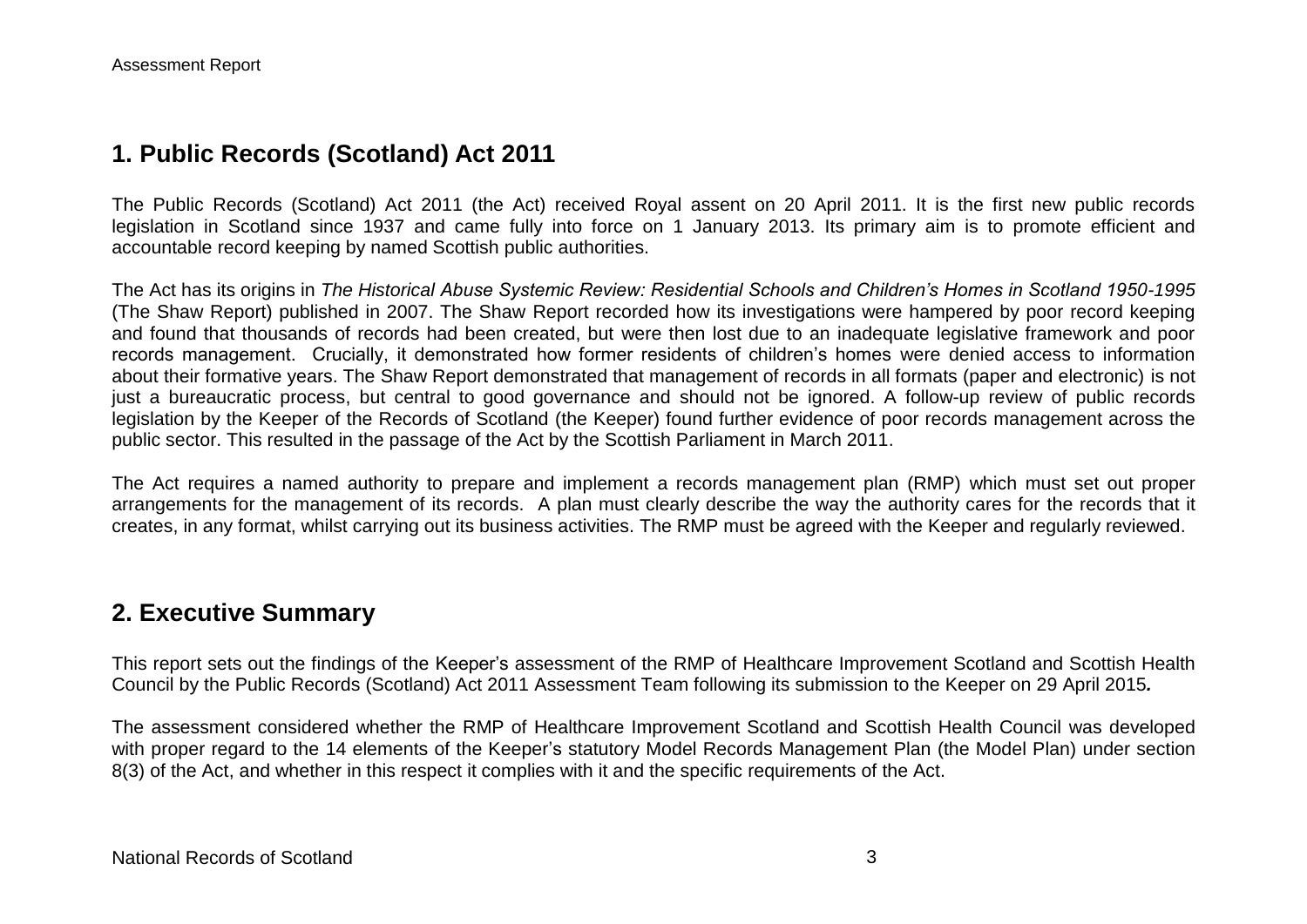The outcome of the assessment and the Keeper's decision on whether the RMP of Healthcare Improvement Scotland and Scottish Health Council complies with the Act can be found under section 7 of this report with relevant recommendations.

## **3. Authority Background**

HIS are the national healthcare improvement organisation for Scotland and part of NHSScotland. They work with staff who provide care in hospitals, GP practices, clinics, NHS boards and with patients, carers, communities and the public. Their work drives improvements in the quality of healthcare people receive by:

- supporting and empowering people to have an informed voice in managing their own care and shaping how services are designed and delivered
- delivering scrutiny activity which is fair but challenging and leads to improvements for patients
- providing quality improvement support to healthcare providers
- providing clinical standards, guidelines and advice based upon the best available evidence.

Their work programme supports the healthcare priorities of the Scottish Government, in particular those of NHSScotland's *Healthcare Quality Strategy* and the *2020 Vision*.

#### <http://www.healthcareimprovementscotland.org/>

The Scottish Health Council was established by the Scottish Executive in April 2005 to promote public involvement in the NHS in Scotland to achieve a "mutual NHS" - where the NHS works in partnership with patients, carers and the public.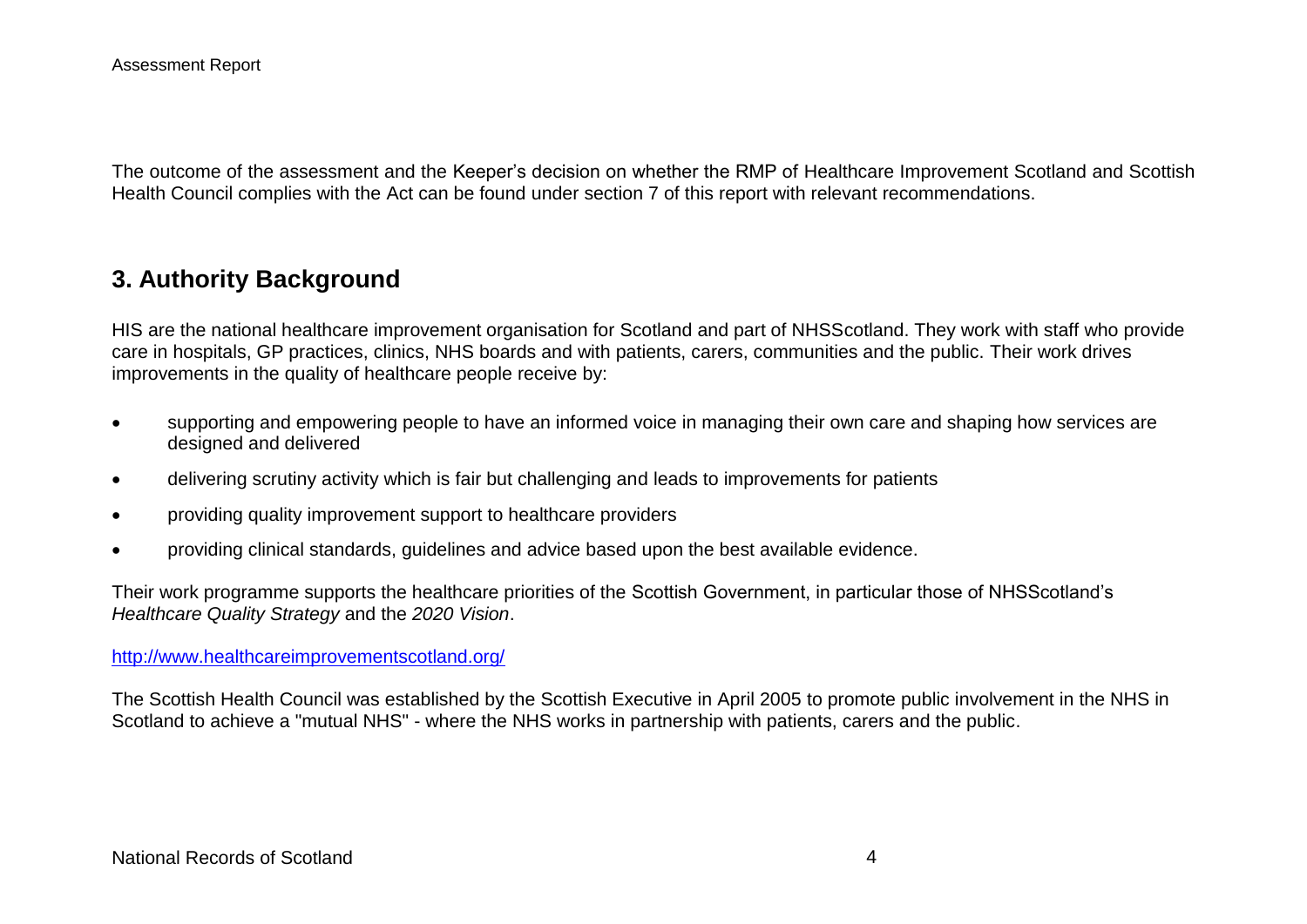The Scottish Health Council is a committee of Healthcare Improvement Scotland but has a distinct identity. The Committee is responsible for agreeing the overall strategic direction of the organisation.

# **4. Keeper's Assessment Process**

The RMP was assessed by the Public Records (Scotland) Act Assessment Team on behalf of the Keeper. Assessors used the checklist elements listed in section 5, to establish whether Healthcare Improvement Scotland and Scottish Health Council's RMP was developed with proper regard to the elements of the Model Plan and is compliant with the Act. The assessment also considered whether there was sufficient supporting evidence of such compliance.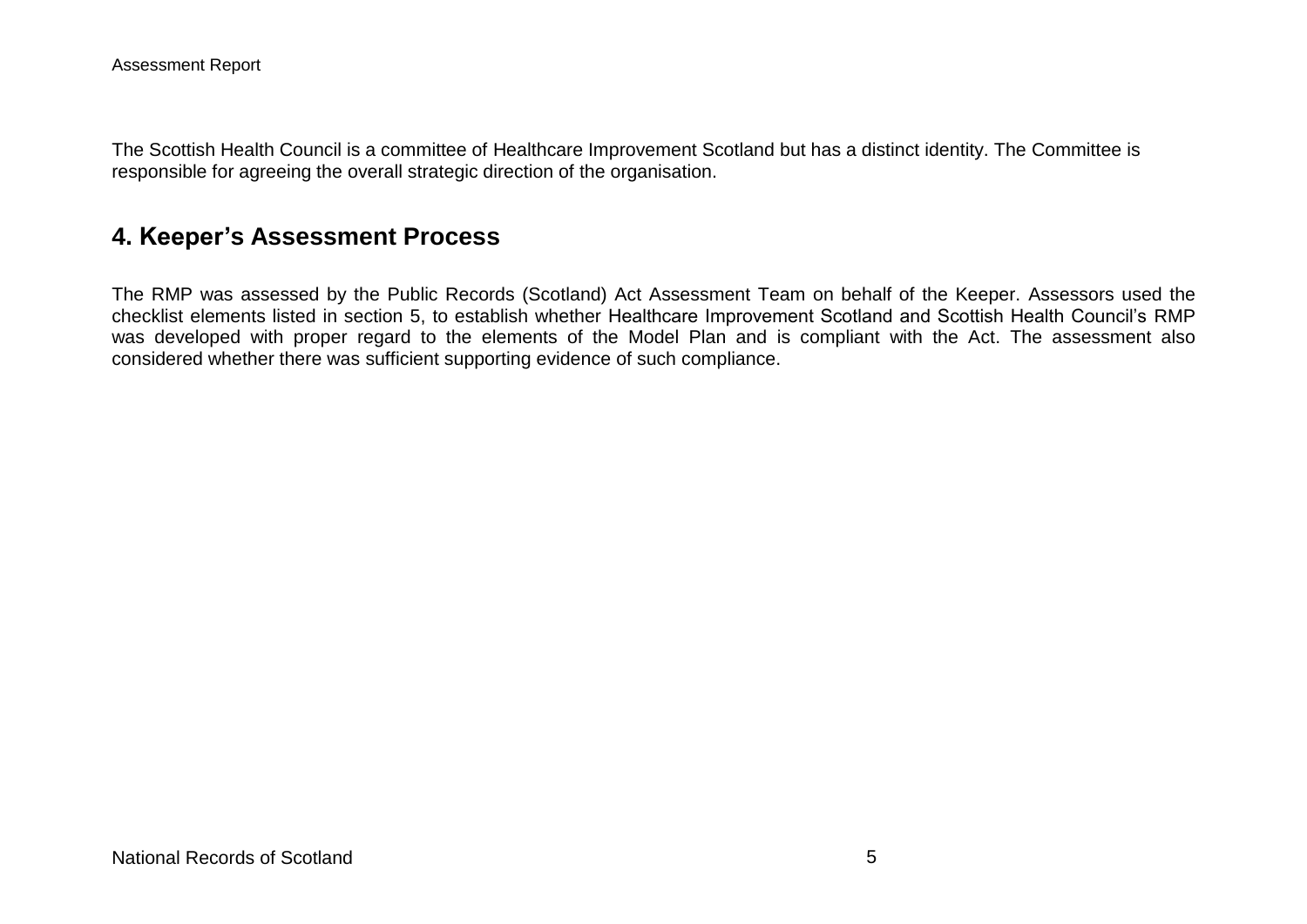#### **Key:**

| The Keeper agrees this<br>element of an<br>authority's plan. | The Keeper agrees this<br>element of an authority's<br>plan as an 'improvement<br>model'. This means that<br>he is convinced of the<br>authority's commitment to<br>closing a gap in<br>provision. He will request | R | There is a serious<br>gap in provision<br>for this element<br>with no clear<br>explanation of how<br>this will be<br>addressed. The<br>Keeper may<br>choose to return |
|--------------------------------------------------------------|--------------------------------------------------------------------------------------------------------------------------------------------------------------------------------------------------------------------|---|-----------------------------------------------------------------------------------------------------------------------------------------------------------------------|
|                                                              | that he is updated as                                                                                                                                                                                              |   |                                                                                                                                                                       |
|                                                              | work on this element                                                                                                                                                                                               |   | the RMP on this                                                                                                                                                       |
|                                                              | progresses.                                                                                                                                                                                                        |   | basis.                                                                                                                                                                |

# **5. Model Plan Elements: Checklist**

| <b>Element</b>                                       | <b>Present</b> | <b>Evidence</b> | <b>Notes</b>                                                                                                                                                                                                                                                                                                                                                                                     |
|------------------------------------------------------|----------------|-----------------|--------------------------------------------------------------------------------------------------------------------------------------------------------------------------------------------------------------------------------------------------------------------------------------------------------------------------------------------------------------------------------------------------|
| 1. Senior<br><b>Officer</b><br>Compulsory<br>element |                | G               | Angiolina Foster, Chief Executive of HIS, has been appointed as the individual with<br>senior management responsibility for records management. This has been<br>confirmed by a covering letter from Ms Foster (evidence 1.1).<br>The covering letter also confirms that the Records Management Plan (RMP) sets<br>out the arrangements for the management of the records of the Scottish Health |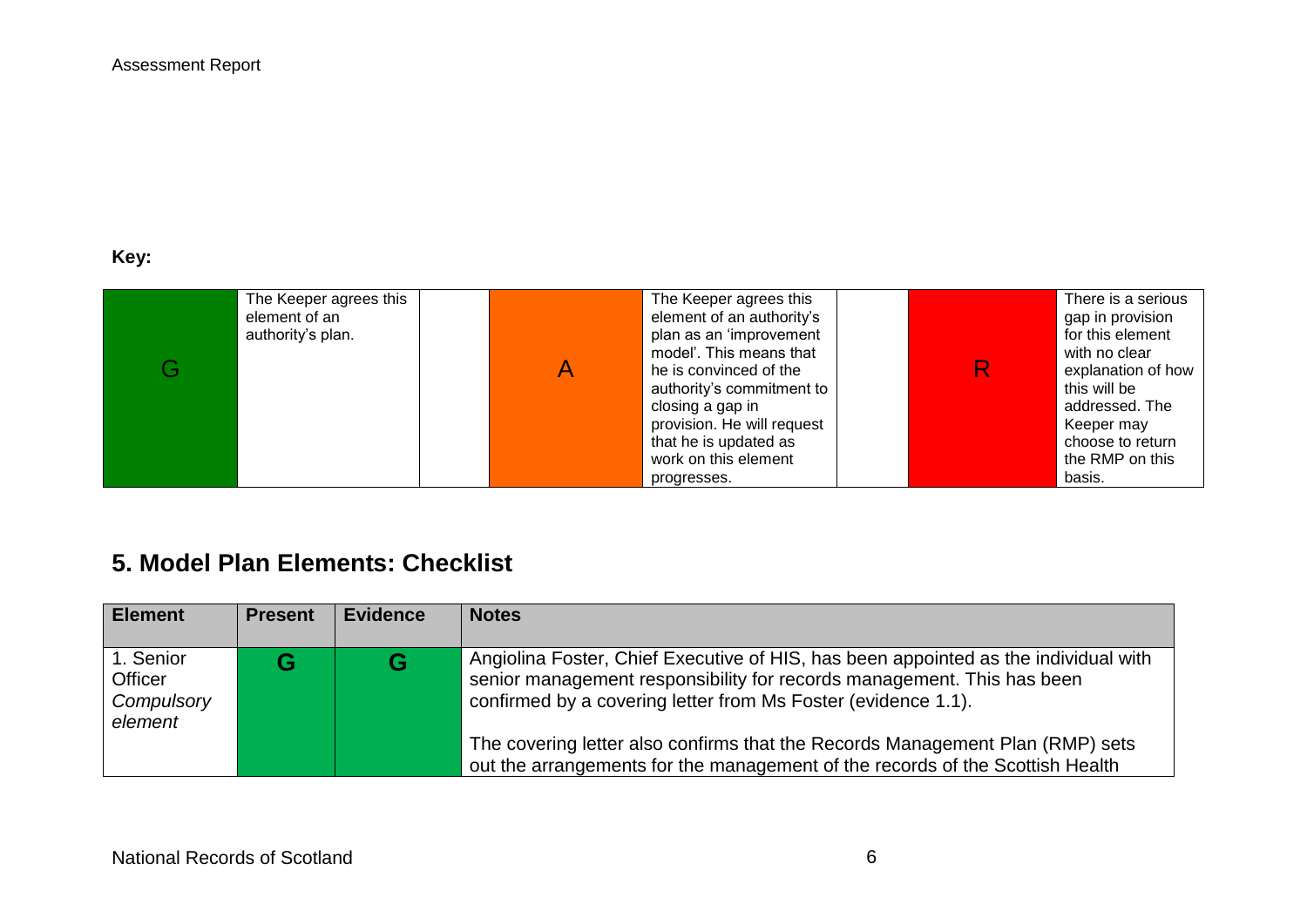|                                                |   |   | Council. Although the two authorities are separately listed on the schedule to the<br>Public Records (Scotland) Act 2011, the letter confirms that the Scottish Health<br>Council is a committee within HIS, albeit with a distinct identity. The covering letter is<br>also co-signed by Richard Norris, Director of the Scottish Health Council and is<br>therefore evidence of their commitment to abide by the records management<br>policies and procedures of HIS. |
|------------------------------------------------|---|---|--------------------------------------------------------------------------------------------------------------------------------------------------------------------------------------------------------------------------------------------------------------------------------------------------------------------------------------------------------------------------------------------------------------------------------------------------------------------------|
|                                                |   |   | The Records Management Policy (evidence 1.2, section 2.1) also states that the<br>Chief Executive has overall responsibility for records management and highlights<br>the importance of records management in delivering business outcomes.                                                                                                                                                                                                                              |
|                                                |   |   | The Keeper agrees that an appropriate individual has been identified as having<br>senior management responsibility for records management as required by the Act.                                                                                                                                                                                                                                                                                                        |
| 2. Records<br>Manager<br>Compulsory<br>element | G | G | The individual designated as having operational responsibility for records<br>management is Alison Winning, Knowledge Management Team Lead/Information<br>Governance Co-ordinator. This is confirmed in the covering letter from the Chief<br>Executive (evidence 1.1, see Element 1) and also in the Records Management<br>Policy (evidence 1.2).                                                                                                                       |
|                                                |   |   | The job description for the Knowledge Management Team Lead has also been<br>provided (evidence 2.1) which states that Ms Winning is responsible for ensuring<br>compliance with the Public Records (Scotland) Act 2011.                                                                                                                                                                                                                                                  |
|                                                |   |   | Also submitted are the minutes of the inaugural meeting of the Records<br>Management Working Group (evidence 2.3). The aim of the group is to share<br>information about records management, discuss the RMP and discuss<br>responsibilities and resourcing around any actions. Ms Winning is the Chair of this<br>Group. This meets the requirements of one of the actions identified by HIS in this                                                                    |
|                                                |   |   | Element of the RMP. The Keeper commends the approach of involving colleagues<br>from across the organisation in discussing records management requirements.                                                                                                                                                                                                                                                                                                              |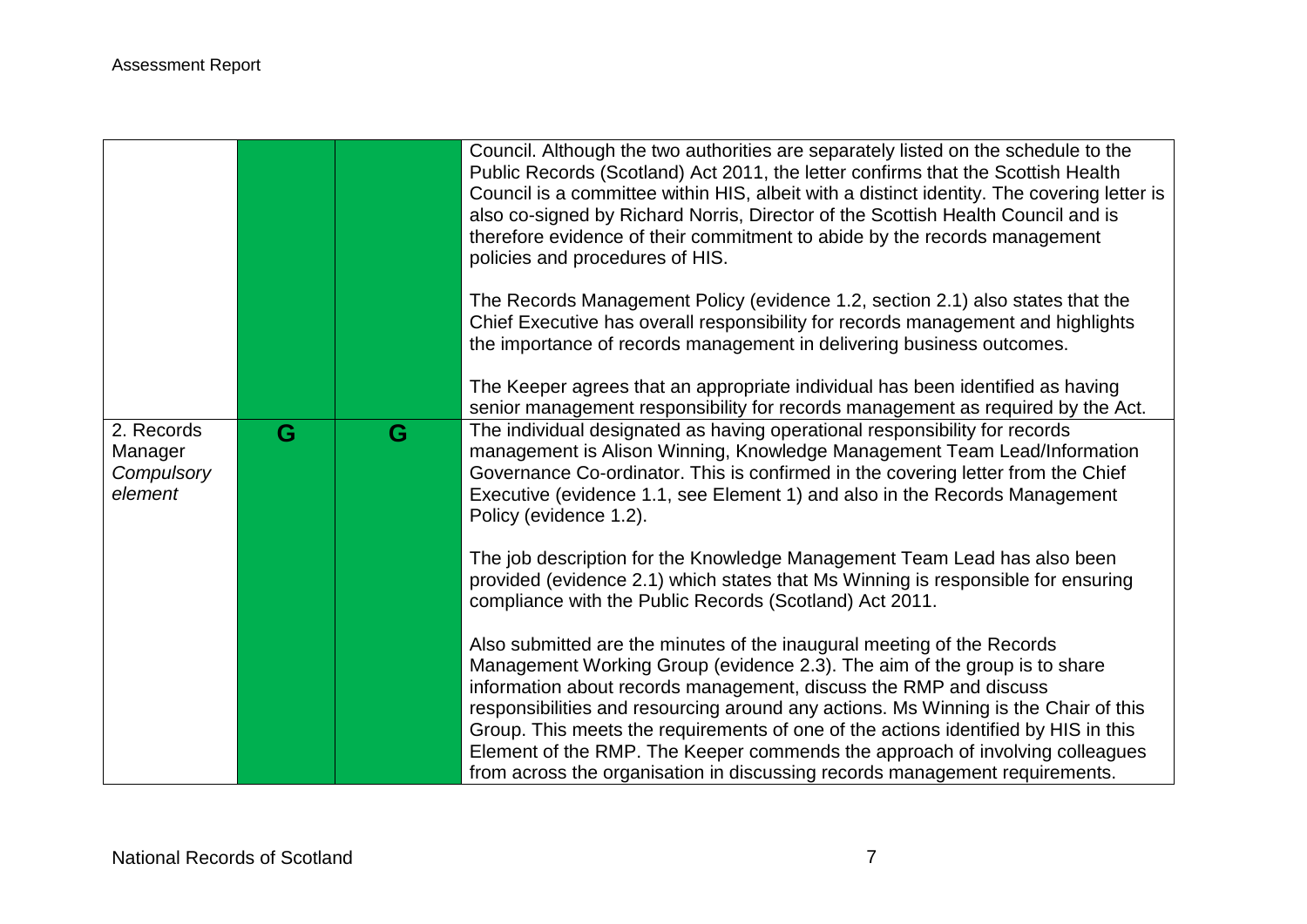|                                    |   |   | Another of the actions is to appoint a network of Information Asset Owners (IAOs)<br>across HIS in order to ensure the implementation of relevant policies and<br>procedures. In support of this action, an Information Asset Owner Handbook has<br>been developed (evidence 2.2) which sets out the roles and responsibilities of the<br>IAO. These are further outlined in the Information Security Policy (evidence 2.5).<br>The creation of this network of IAOs is part of the Information Governance strategy<br>action plan, as is implementing the RMP (evidence 2.4).<br>The Keeper agrees that an appropriate individual has been identified to take<br>operational responsibility for records management as required by the Act. |
|------------------------------------|---|---|---------------------------------------------------------------------------------------------------------------------------------------------------------------------------------------------------------------------------------------------------------------------------------------------------------------------------------------------------------------------------------------------------------------------------------------------------------------------------------------------------------------------------------------------------------------------------------------------------------------------------------------------------------------------------------------------------------------------------------------------|
| 3. Policy<br>Compulsory<br>element | G | G | HIS has supplied their Records Management Policy (evidence 1.2) which sets out<br>the relevant roles and responsibilities for records management within the<br>organisation. The Policy is supported by a series of other policies, such as the<br>Document Storage and Retention Policy and Version Control Policy. The Policy is<br>due for review in March 2016.                                                                                                                                                                                                                                                                                                                                                                         |
|                                    |   |   | The Policy is available to staff through the Information Governance section of the<br>Intranet. A screenshot showing the Records Management Policy and other policies<br>has been submitted (evidence 3.3).                                                                                                                                                                                                                                                                                                                                                                                                                                                                                                                                 |
|                                    |   |   | The Records Management Policy shows a commitment to training. It states that all<br>new staff will receive training in records management delivered and monitored<br>through an electronic training module. This is included as an action in the RMP and<br>is due for completion in December 2015. The Keeper would be interested to see an<br>example of this training module once it has been implemented.                                                                                                                                                                                                                                                                                                                               |
|                                    |   |   | The Keeper agrees that there is an operational records management policy in place<br>which outlines the corporate approach to records management and also contains a<br>firm commitment to staff training as required by the Act.                                                                                                                                                                                                                                                                                                                                                                                                                                                                                                           |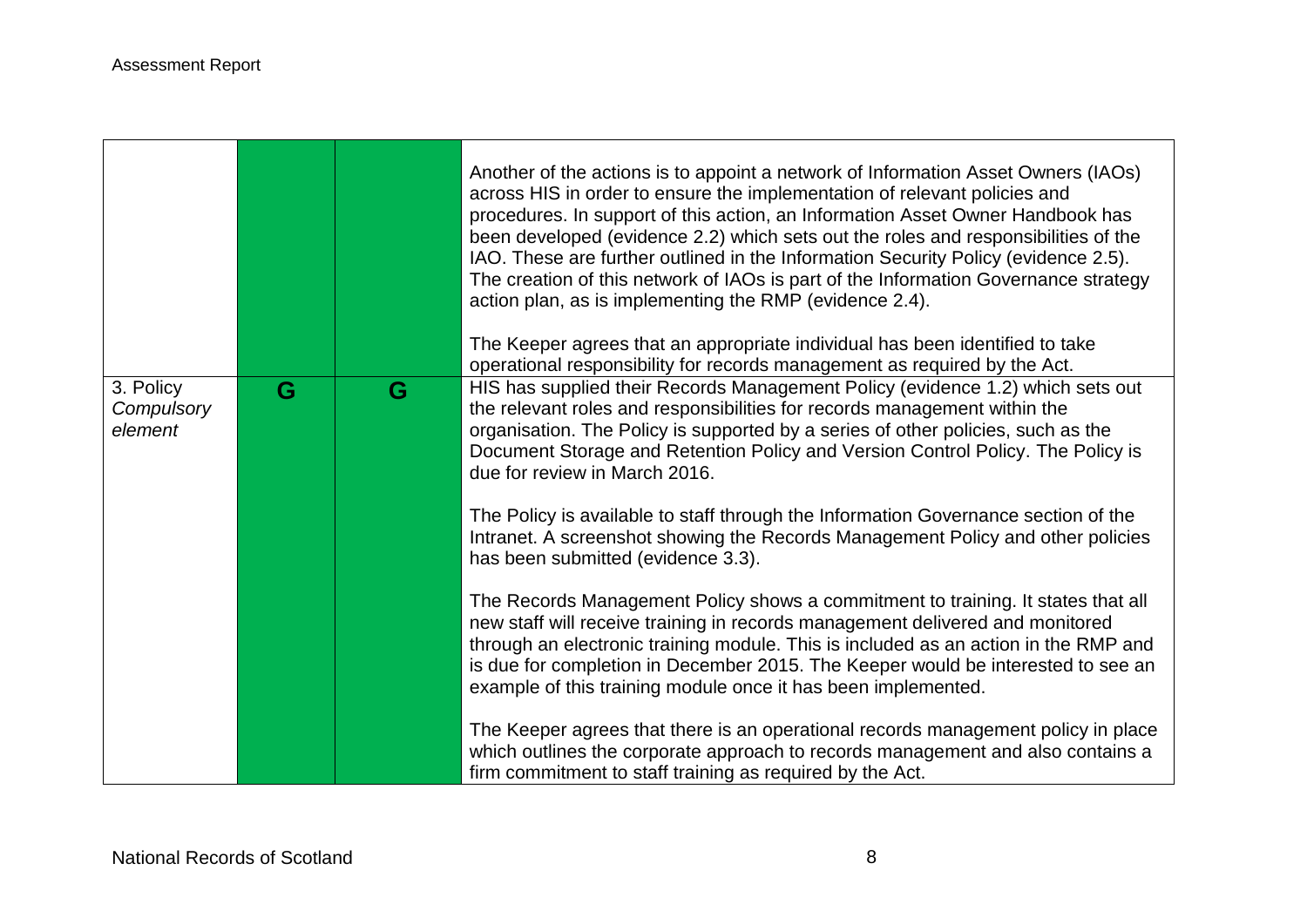| 4. Business<br>Classification | A | G | The RMP states that HIS has initiated work to develop a Business Classification<br>Scheme (BCS) and has submitted the current version (evidence 4.1). It consists of<br>three levels (Function, Activity, Tasks) and is based on the NHSS cotland corporate<br>function template. Work on finalising the functions to be included in the BCS is<br>anticipated to be completed by October 2015. The migration of the completed<br>functions will take place between October and December 2015, with the timescale<br>still currently to be determined for the remaining functions to be migrated.<br>The roll out will involve migration of content to the new structure and also staff<br>training in the use of the new BCS. The Keeper requests that he is informed when<br>this project has been completed. |
|-------------------------------|---|---|-----------------------------------------------------------------------------------------------------------------------------------------------------------------------------------------------------------------------------------------------------------------------------------------------------------------------------------------------------------------------------------------------------------------------------------------------------------------------------------------------------------------------------------------------------------------------------------------------------------------------------------------------------------------------------------------------------------------------------------------------------------------------------------------------------------------|
|                               |   |   | The RMP explicitly states that no function of HIS or the Scottish Health Council is<br>carried out by a third party.                                                                                                                                                                                                                                                                                                                                                                                                                                                                                                                                                                                                                                                                                            |
|                               |   |   | The Keeper can agree this element on an 'improvement model' basis. This means<br>that HIS have identified a gap in provision (the BCS is not fully operational in the<br>organisation) and have made a firm commitment to closing this gap.                                                                                                                                                                                                                                                                                                                                                                                                                                                                                                                                                                     |
| 5. Retention<br>schedule      | G | G | HIS has developed a Retention Schedule (evidence 3.1) which sets out the<br>retention and disposal actions to be taken against the classes of records created by<br>or maintained by HIS. It is based on the Scottish Government Records<br>Management: NHS Code of Practice document. It was approved in June 2015 and<br>is due to be reviewed in June 2017.                                                                                                                                                                                                                                                                                                                                                                                                                                                  |
|                               |   |   | Also submitted is HIS's Retention and Disposal Policy (evidence 3.2) which governs<br>the operation of the Schedule. This was reviewed in June 2015 and is due to be<br>reviewed again in June 2017. The appendices to the Policy set out the practical<br>arrangements for adhering to the Schedule, including the template for document<br>disposal and procedures for dealing with records stored offsite.                                                                                                                                                                                                                                                                                                                                                                                                   |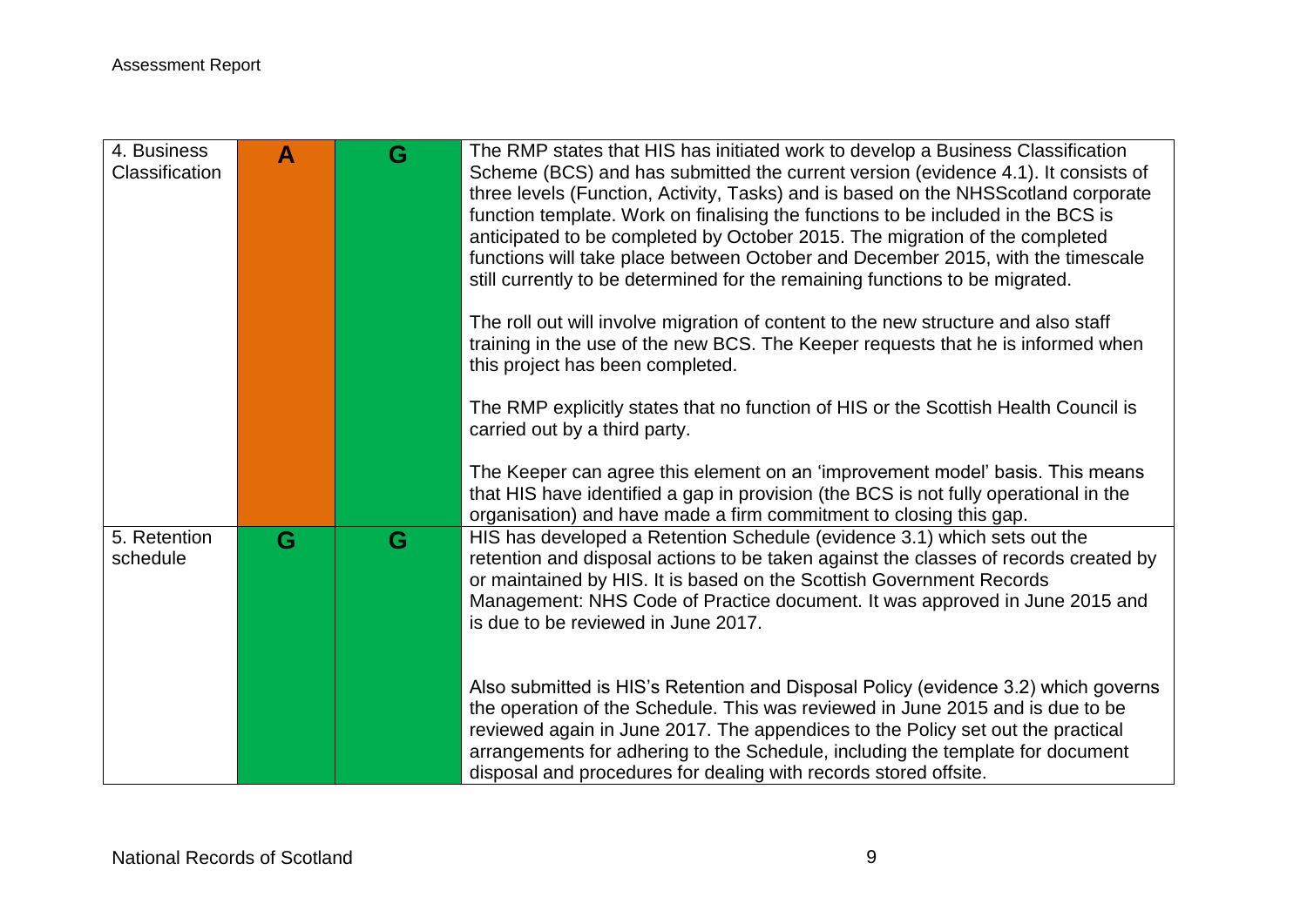$\Gamma$ 

|                                              |   |   | Both the Schedule and the Policy are available to staff on the Intranet (evidence<br>$3.3$ ).                                                                                                                                                                                                                                                                                                                                                                                                                                                                                                                                                                                                                                                                                                                                                                                                                                                                                       |
|----------------------------------------------|---|---|-------------------------------------------------------------------------------------------------------------------------------------------------------------------------------------------------------------------------------------------------------------------------------------------------------------------------------------------------------------------------------------------------------------------------------------------------------------------------------------------------------------------------------------------------------------------------------------------------------------------------------------------------------------------------------------------------------------------------------------------------------------------------------------------------------------------------------------------------------------------------------------------------------------------------------------------------------------------------------------|
|                                              |   |   | HIS stores semi-current business records offsite. It has procedures in place to<br>ensure that these are destroyed at the end of their retention periods. HIS has<br>submitted a destruction certificate (evidence 5.1) showing that the arrangements are<br>operational. These arrangements were due for review in August 2015, but this has<br>now been delayed. The Keeper would be interested in seeing the results of the<br>review once available.                                                                                                                                                                                                                                                                                                                                                                                                                                                                                                                            |
|                                              |   |   | The Keeper agrees that appropriate retention and disposal schedules are in place to<br>ensure that the appropriate actions are taken at the right times.                                                                                                                                                                                                                                                                                                                                                                                                                                                                                                                                                                                                                                                                                                                                                                                                                            |
| 6. Destruction<br>Arrangements<br>Compulsory | G | A | HIS has set out its arrangements for the secure destruction of records.<br><b>Paper and electronic</b>                                                                                                                                                                                                                                                                                                                                                                                                                                                                                                                                                                                                                                                                                                                                                                                                                                                                              |
| element                                      |   |   | The Retention and Disposal Policy (evidence 3.2) states that it applies to records in<br>any format. The Policy states (section 4) that all staff are responsible for ensuring<br>compliance with the periods set out in the retention schedule. The Retention<br>Schedule (evidence 3.1) states that each business area will have an 'identified<br>records lead' who will be responsible for the destruction/deletion of records at the<br>end of their retention periods. They will also act as a point of contact with<br>Knowledge and Information. Section 2.4 of the Policy states the requirement for staff<br>to complete the Document Disposal Register (Appendix C of the Policy) to record<br>the fact that records have been destroyed/deleted. Individual business areas<br>maintain their own Document Disposal Registers which are collated on an annual<br>basis by the Information Governance Team, showing that there is an overall control<br>over destruction. |
|                                              |   |   | Paper records are placed into secure bins and shredded on-site. The                                                                                                                                                                                                                                                                                                                                                                                                                                                                                                                                                                                                                                                                                                                                                                                                                                                                                                                 |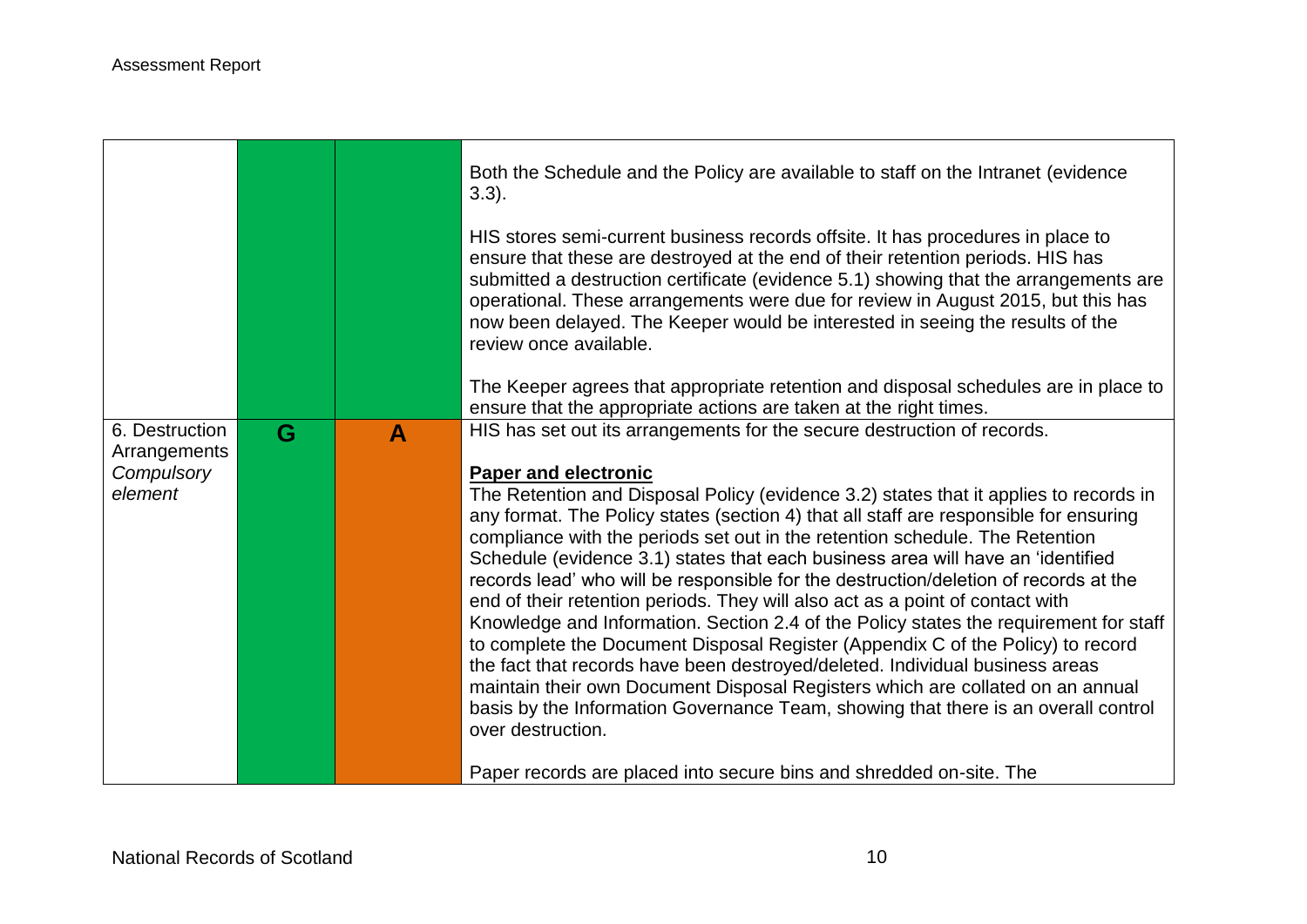abovementioned destruction policy will be amended to outline procedures in this regard and efforts will be made to standardise practice in this area. One business area will be used to test their adherence to the policy and procedures before this is rolled out across the rest of the organisation.

Destruction certificates have been provided which show that contracts are in place with external providers for on-site (evidence 6.1) and off-site (evidence 5.1) destruction of records at the end of their retention periods. The latter provides evidence that semi-current records stored off-site are destroyed when appropriate.

Responsibility for complying with relevant policies and procedures for the destruction of records lies at the individual business areas but practice varies across the organisation. Also described is one business area's (Inspectorate) practices in the Inspection Procedures document (attached as part of the response). Also included as evidence is the document GDEV011, which is a Standard Operating Procedure for archiving documents used in the development of guidelines.

#### **Hardware**

Submitted as evidence is a sample destruction certificate (evidence 6.2) which shows that hardware is disposed of securely at the end of its useful life.

#### **Back-ups**

The RMP itself describes the back-up procedures in place to ensure that all copies of deleted obsolete electronic information are disposed of. Electronic records are backed up to a server which is then copied to another server on a different site. A full back-up is taken on a weekly basis as well as daily incremental back-ups which are copied to the server. The data is overwritten every 154 days.

The Keeper can agree this element on an 'improvement model' basis. This means that HIS has identified a gap in provision (the consistent destruction of electronic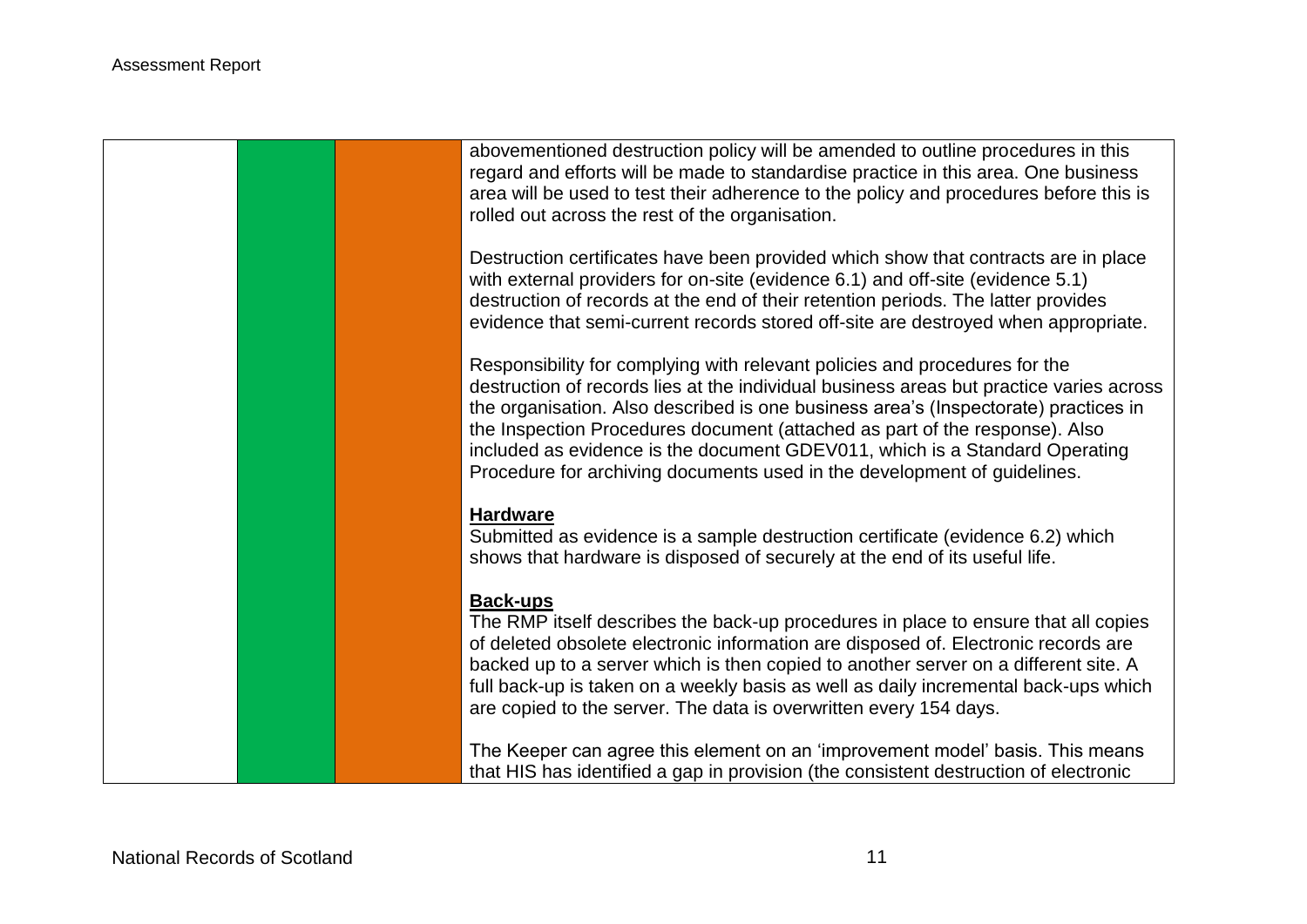|                                                            |   |   | and paper records across the organisation) and has outlined how it intends to close<br>this gap. This agreement is conditional based on the Keeper being kept informed as<br>work progresses.                                                                                                                                                                                                                                                                                                                                                                                                                                                                                                                                                                                                                                                                                                                                                                                                                                                                                   |
|------------------------------------------------------------|---|---|---------------------------------------------------------------------------------------------------------------------------------------------------------------------------------------------------------------------------------------------------------------------------------------------------------------------------------------------------------------------------------------------------------------------------------------------------------------------------------------------------------------------------------------------------------------------------------------------------------------------------------------------------------------------------------------------------------------------------------------------------------------------------------------------------------------------------------------------------------------------------------------------------------------------------------------------------------------------------------------------------------------------------------------------------------------------------------|
| 7. Archiving<br>and Transfer<br>Compulsory<br>element      | G | G | HIS has identified National Records of Scotland (NRS) as a repository for the<br>archiving of records selected for permanent preservation. Submitted as evidence is<br>the Memorandum of Understanding (MoU) agreed with the Keeper's client<br>managers (evidence 7.1)<br>The Keeper can agrees that Healthcare Improvement Scotland has identified an                                                                                                                                                                                                                                                                                                                                                                                                                                                                                                                                                                                                                                                                                                                         |
|                                                            |   |   | appropriate archive repository for records selected for permanent preservation and<br>have set up formal arrangements for transfer as required by the Act.                                                                                                                                                                                                                                                                                                                                                                                                                                                                                                                                                                                                                                                                                                                                                                                                                                                                                                                      |
| 8. Information<br><b>Security</b><br>Compulsory<br>element | G | G | HIS has submitted their Information Security Policy (evidence 2.5) which sets out<br>their corporate approach to managing risks associated with information. The Policy<br>aims to follow the requirements of the Information Security standard ISO 27001. It<br>clearly sets out scope and responsibilities and states that it applies to both physical<br>and electronic records. It also covers the use of mobile devices and access by third<br>parties to HIS systems. Information security is also built into the annual programme<br>of work for HIS's internal auditors. The Policy is due for review in February 2017.<br>Also submitted is a ICT Systems Acceptable Use Policy (evidence 6.3), version 1.0<br>approved in July 2015. This document shows the proposed procedures for the<br>appropriate use of the internet and email, the use of social media and maintaining<br>security of HIS ICT systems.<br>Also provided is the HIS ICT Software Policy (evidence 8.2) which details the<br>organisational policy towards the use and acquisition of software. |
|                                                            |   |   | HIS are currently developing an Information Asset Register. This requires each<br>business area to complete a spreadsheet (evidence 8.3) detailing the Information                                                                                                                                                                                                                                                                                                                                                                                                                                                                                                                                                                                                                                                                                                                                                                                                                                                                                                              |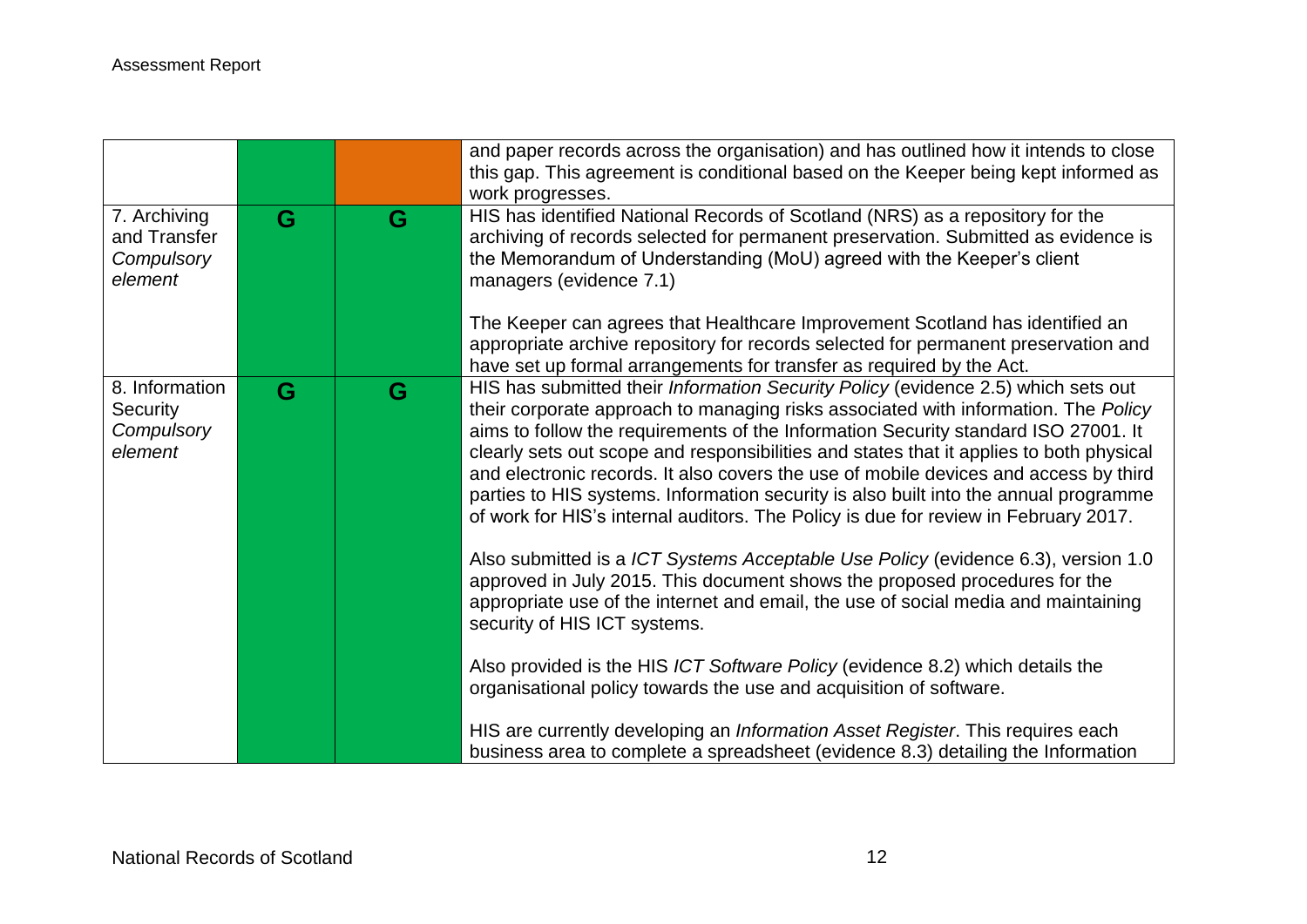|                       |   |              | Assets being used. These will then be collated into the Register by the records<br>manager (see Element 2). This project is due for completion by December 2015.<br>The Keeper would be interested to see a sample of the completed register.<br>Also submitted is a template form for reporting information governance incidents<br>(evidence 8.4). The Information Governance Group agenda for a meeting on 16<br>January 2015 (evidence 8.5) suggests that the Records Manager (see Element 2) is<br>responsible for reporting incidents to this group. The agenda also shows that<br>Information Risk is also reported to this Group.<br>The Keeper agrees that Heathcare Improvement Scotland has and approved and                                                             |
|-----------------------|---|--------------|-------------------------------------------------------------------------------------------------------------------------------------------------------------------------------------------------------------------------------------------------------------------------------------------------------------------------------------------------------------------------------------------------------------------------------------------------------------------------------------------------------------------------------------------------------------------------------------------------------------------------------------------------------------------------------------------------------------------------------------------------------------------------------------|
|                       |   |              | operational information security policy as required by the Act.                                                                                                                                                                                                                                                                                                                                                                                                                                                                                                                                                                                                                                                                                                                     |
| 9. Data<br>Protection | G | $\mathbf{A}$ | HIS has supplied its Data Protection Policy (evidence 9.1) which sets out its<br>approach to processing personal and sensitive information. It also states staff<br>responsibilities and highlights the importance of adhering to the 8 principles. The<br>Policy is available to staff through the intranet. The Data Protection Policy is<br>currently being reviewed to ensure it is up-to-date. It will be presented to the Policy<br>Sub-Group in November 2015. The Keeper requests that he is sent the new version<br>once it has been approved in order to keep the submission up-to-date.<br>The RMP states that staff are provided with data protection training at induction and<br>are also given an annual update. The Keeper commends this commitment to<br>training. |
|                       |   |              | The privacy section of the website is being revised and will include an updated<br>privacy notice and Subject Access Request form. This work will be completed by the<br>end of 2015. The Keeper requests that he is sent the URL of the page once work on<br>the privacy section has been completed.                                                                                                                                                                                                                                                                                                                                                                                                                                                                               |
|                       |   |              | HIS is registered as a data controller with the Information Commissioner's Office                                                                                                                                                                                                                                                                                                                                                                                                                                                                                                                                                                                                                                                                                                   |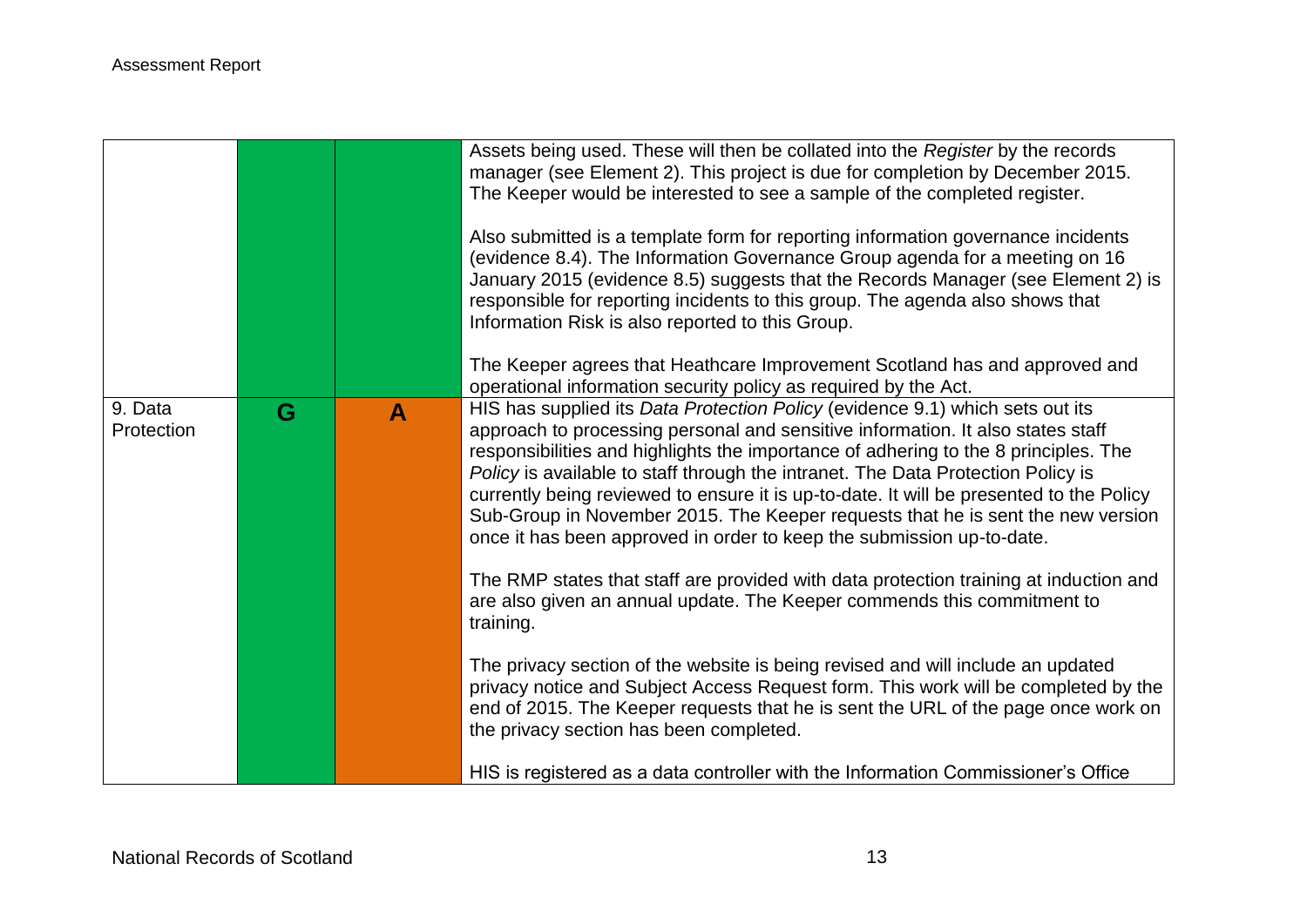|                            |   |   | and has provided its registration details (evidence 9.3).                                                                                                                                                                            |
|----------------------------|---|---|--------------------------------------------------------------------------------------------------------------------------------------------------------------------------------------------------------------------------------------|
|                            |   |   | Privacy notices for both HIS and the Scottish Health Council have been provided<br>(evidence 9.4 and 9.5) showing how both authorities treat personal data. Privacy<br>statements are available on the websites of both authorities. |
|                            |   |   | HIS has also provided a data processor template (evidence 9.6) which sets out the<br>obligations on each side in the event of entering into an agreement which requires<br>the sharing of information.                               |
|                            |   |   | Also submitted is a template Privacy Impact Assessment Questionnaire conducted<br>as part of the Volunteer Information System project (evidence 9.7) and the data<br>collected for that project.                                     |
|                            |   |   | The System Security Policy for the Volunteer Information System database<br>(evidence 9.8) detailing the measures in place to protect the data contained within<br>the database has been supplied.                                   |
|                            |   |   | Also provided is a Data Processing Agreement between HIS and a third party<br>contractor (evidence 9.9) for data in the Volunteer Information System database.                                                                       |
|                            |   |   | Also submitted is a copy of an email regarding training of staff in information security<br>and data protection (evidence 9.10). The Keeper commends this commitment to<br>training in information governance issues.                |
|                            |   |   | Provided he receives the updated Data Protection Policy the Keeper can agree that<br>HIS have appropriate measures in place to protect personal and sensitive<br>information.                                                        |
| 10. Business<br>Continuity | G | G | HIS has supplied their Business Continuity Strategy (evidence 10.1) which sets out<br>the high level approach to be taken in responding to an interruption to normal                                                                 |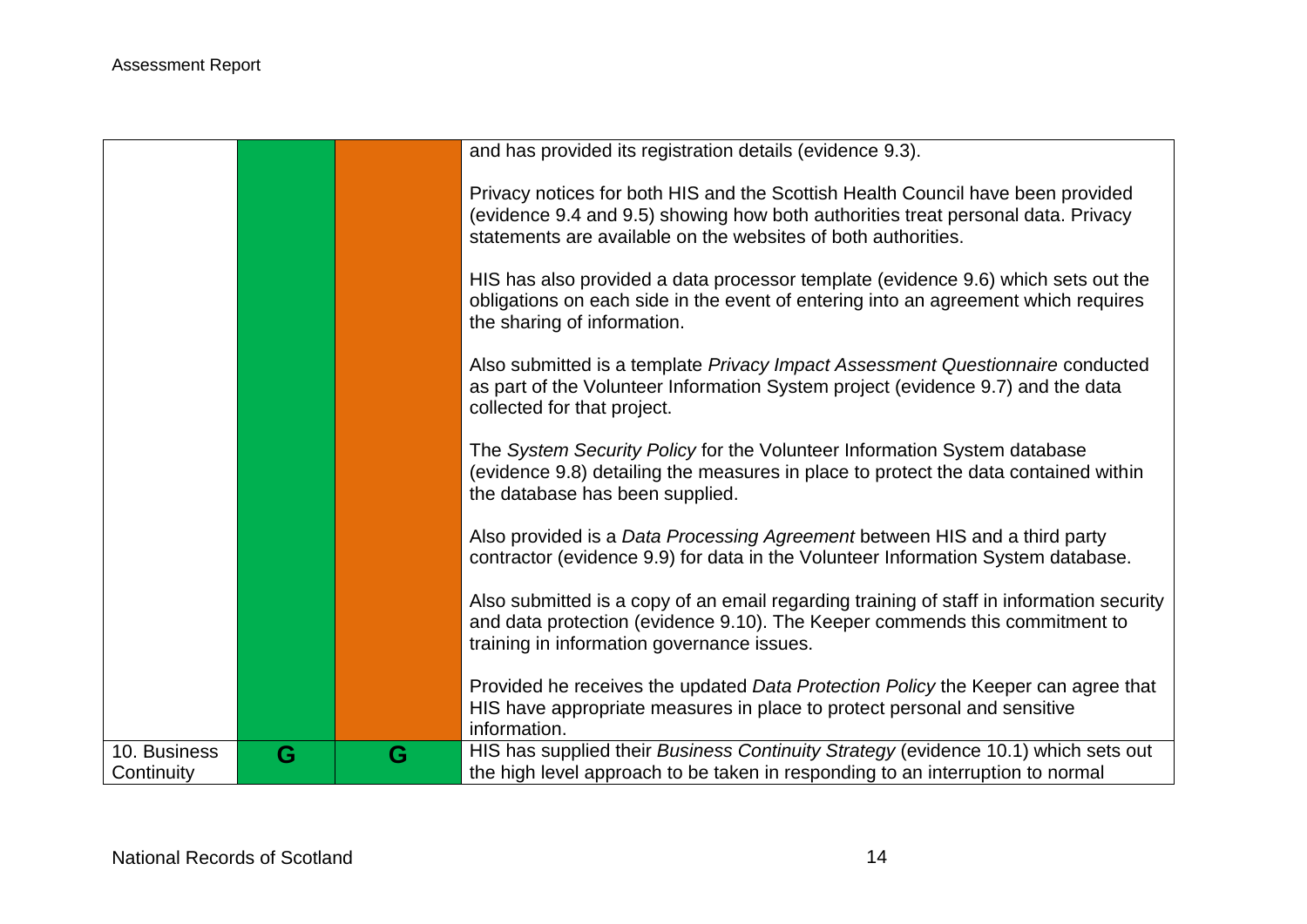|   |   | business activities. In order to deal with an organisation-wide incident a Crisis<br>Management Group has been established, chaired by the Chief Executive.                                                                                                                                                                                                                                                                                                                                                                                                                                                                                                                                                                                                                                                 |
|---|---|-------------------------------------------------------------------------------------------------------------------------------------------------------------------------------------------------------------------------------------------------------------------------------------------------------------------------------------------------------------------------------------------------------------------------------------------------------------------------------------------------------------------------------------------------------------------------------------------------------------------------------------------------------------------------------------------------------------------------------------------------------------------------------------------------------------|
|   |   | A business impact analysis has been conducted and has identified the areas where<br>risk is the greatest. These areas now have area-specific business continuity plans.<br>A draft plan has been submitted for the Human Resources Unit (evidence 10.2)<br>which shows the specific actions to be taken and priorities in the event of a disaster<br>occurring. The Keeper requests that he is sent a copy of a final approved version<br>once it is operational.                                                                                                                                                                                                                                                                                                                                           |
|   |   | Vital records have not been specifically identified but the systems used for<br>managing them have been. The action plan included in the RMP is to identify these<br>and to review the procedures in place. Work on developing procedures around vital<br>records has been delayed and has been incorporated into the workflow for<br>developing the corporate information asset register. Progress will be reviewed by<br>the Information Governance Group in November 2015, after which the Keeper will<br>be updated.                                                                                                                                                                                                                                                                                    |
|   |   | The Keeper agrees that Healthcare Improvement Scotland has an approved and<br>operational business continuity plan that considers recovery of records.                                                                                                                                                                                                                                                                                                                                                                                                                                                                                                                                                                                                                                                      |
| A | A | Most electronic records managed by HIS are done so in a shared drive<br>environment. These will be managed by complying with the Version Control and<br>Document Naming Policy (version 4.0), dated August 2017. This Policy sets out the<br>procedures in place for the consistent naming of documents and for ensuring that<br>each version of a document is numbered appropriately and is supported by the use<br>of corporate templates. There are also guidelines and standard operating<br>procedures for the consistent creation of certain types of documents and these have<br>been submitted as evidence showing that some business areas have better<br>processes in place than others. The implementation of the BCS and subsequent<br>training is intended to standardise practice within HIS. |
|   |   |                                                                                                                                                                                                                                                                                                                                                                                                                                                                                                                                                                                                                                                                                                                                                                                                             |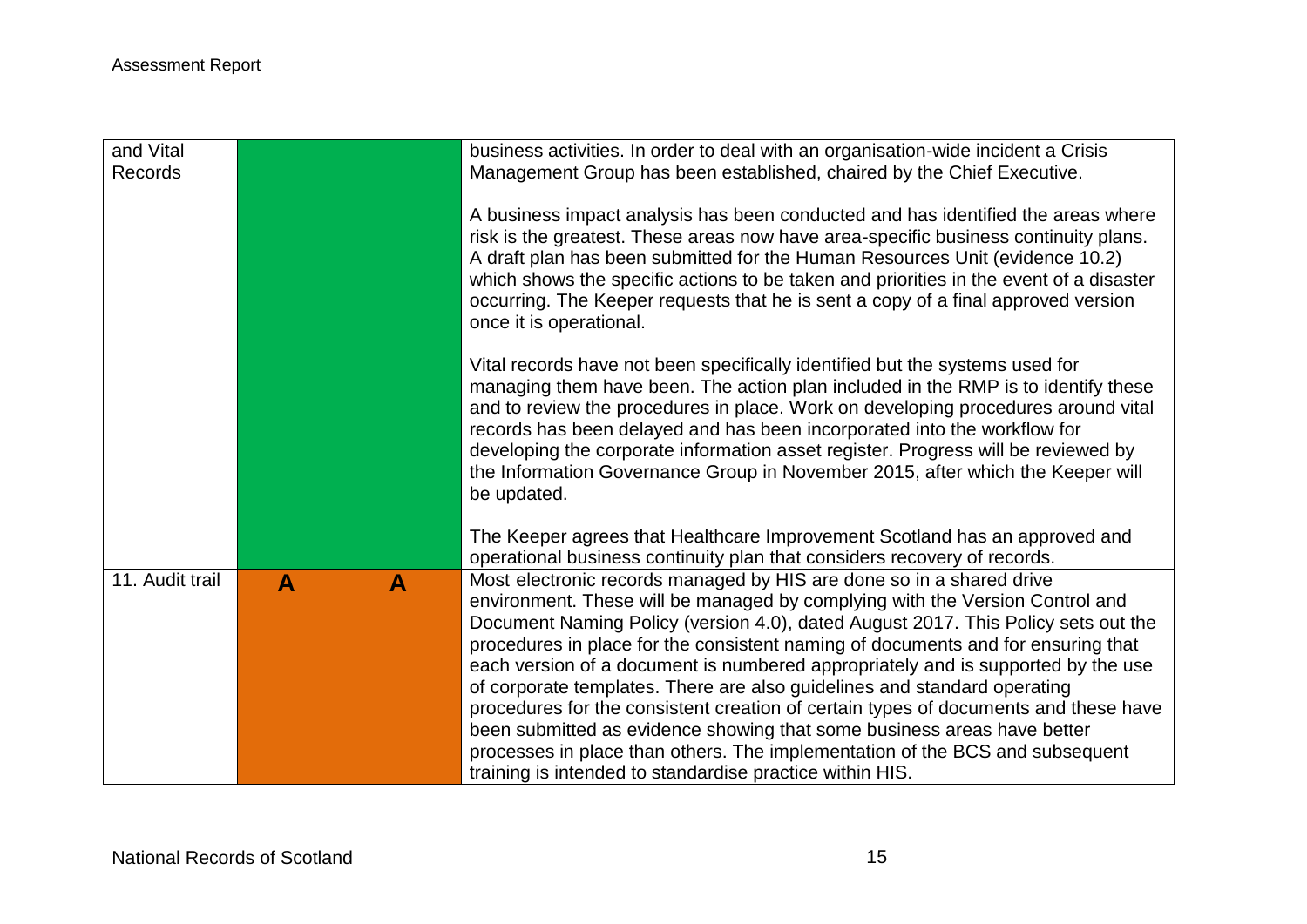$\Gamma$ 

and the control of the control of the control of the control of the control of the control of the control of the

|                                               |   |   | Further information is also provided relating to bespoke IT systems. A Customer<br>Relationship Management (CRM) system is in place in one business area and this<br>has full audit trail capabilities. The roll out of this system to other business areas is<br>currently being reviewed. Other electronic systems are used within HIS (in HR and<br>Finance) which also have audit trail functionality. |
|-----------------------------------------------|---|---|------------------------------------------------------------------------------------------------------------------------------------------------------------------------------------------------------------------------------------------------------------------------------------------------------------------------------------------------------------------------------------------------------------|
|                                               |   |   | The RMP states that a review of paper storage is due to take place by August 2015<br>with a view to minimising physical storage requirements and duplication. Following<br>on from this review, policy and guidance will be developed by October 2015<br>including advice on organising and labelling records, closing files and processes for<br>tracking records removed from storage.                   |
|                                               |   |   | The Keeper can agree this element on an 'improvement model' basis. This means<br>that HIS has identified a gap in provision and has outlined how it intends to close<br>this gap. This agreement is conditional based on the Keeper being kept informed as<br>work progresses.                                                                                                                             |
| 12.<br>Competency<br>Framework<br>for records | G | G | HIS follows the style of the NHSScotland Information Governance Competency<br>Framework (evidence 12.1) as the basis for the continuing professional<br>development of staff with records and information management responsibilities.                                                                                                                                                                     |
| management<br>staff                           |   |   | The job description and personal objectives for the Knowledge Management Team<br>Lead have also been provided (evidence 2.1 and 2.2) which states that the records<br>manager is responsible for ensuring compliance with the Public Records (Scotland)<br>Act 2011.                                                                                                                                       |
|                                               |   |   | All new members of HIS staff undergo information governance training and existing<br>staff undergo an annual refresher course in Data Protection and Information<br>Security (evidence 9.10). On demand sessions covering Freedom of Information<br>and Data Protection are organised as required. The Keeper commends this                                                                                |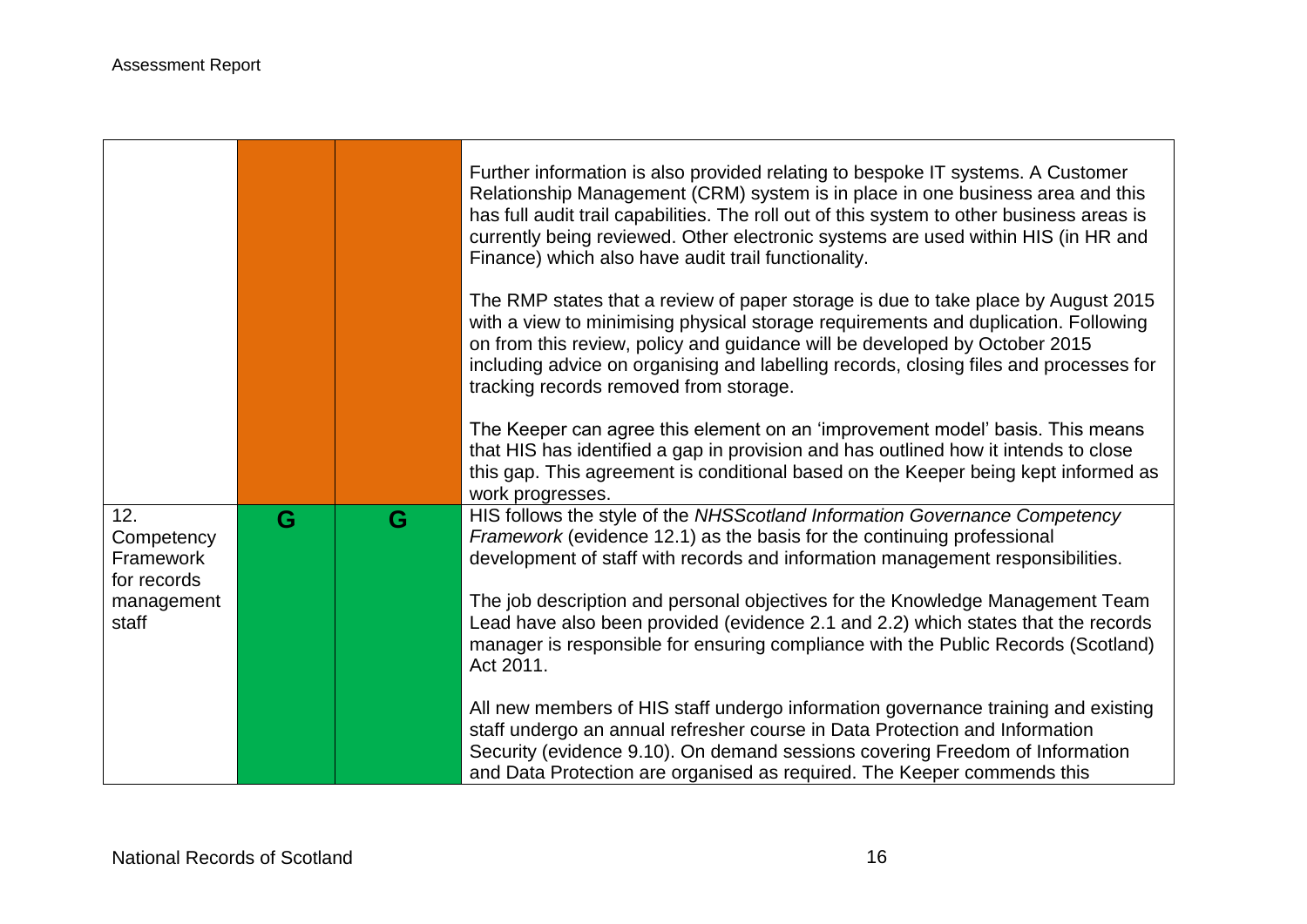|                                 |   |   | commitment to on-going training for staff.                                                                                                                                                                                                                                                                                                                                                                                                                                                                                                                                                                  |
|---------------------------------|---|---|-------------------------------------------------------------------------------------------------------------------------------------------------------------------------------------------------------------------------------------------------------------------------------------------------------------------------------------------------------------------------------------------------------------------------------------------------------------------------------------------------------------------------------------------------------------------------------------------------------------|
|                                 |   |   | An action point identified for this Element is the development and implementation of<br>a records management training and awareness raising programme for all staff by<br>December 2015. The Keeper would be interested to see a sample of this once it has<br>been implemented.                                                                                                                                                                                                                                                                                                                            |
|                                 |   |   | The Keeper agrees that records and information management has been identified<br>as a key responsibility for relevant staff and that this is reflected in their<br>competencies.                                                                                                                                                                                                                                                                                                                                                                                                                            |
| 13.<br>Assessment<br>and Review | G | G | The RMP states that records management is currently governed by the Information<br>Governance Group (evidence 13.1), which in turn reports to the Audit and Risk<br>Board Sub-Committee. Implementation of the RMP and the supporting policies and<br>procedures will be taken forward by a newly constituted Records Management<br>Working Group, which will report to the Information Governance Group. The<br>proposed membership of the working group has also been supplied (evidence 13.3).<br>The agendas and minutes for the meetings in May and June 2015 have also been<br>submitted as evidence. |
|                                 |   |   | The Terms of Reference for the Information Governance Group (evidence 13.2),<br>dated July 2015, has been provided which shows the remit and membership of the<br>group and the responsibilities for its members.                                                                                                                                                                                                                                                                                                                                                                                           |
|                                 |   |   | HIS has also stated that it will use the ARMS methodology for assessing compliance<br>with its RMP. This will begin in November 2015 and will be carried out by the<br>Records Management Working Group. The Keeper recognises the ARMS tool as a<br>wholly appropriate method for ensuring records management provision is properly<br>assessed.                                                                                                                                                                                                                                                           |
|                                 |   |   | The Keeper can agree that HIS has identified the methodology and the reporting                                                                                                                                                                                                                                                                                                                                                                                                                                                                                                                              |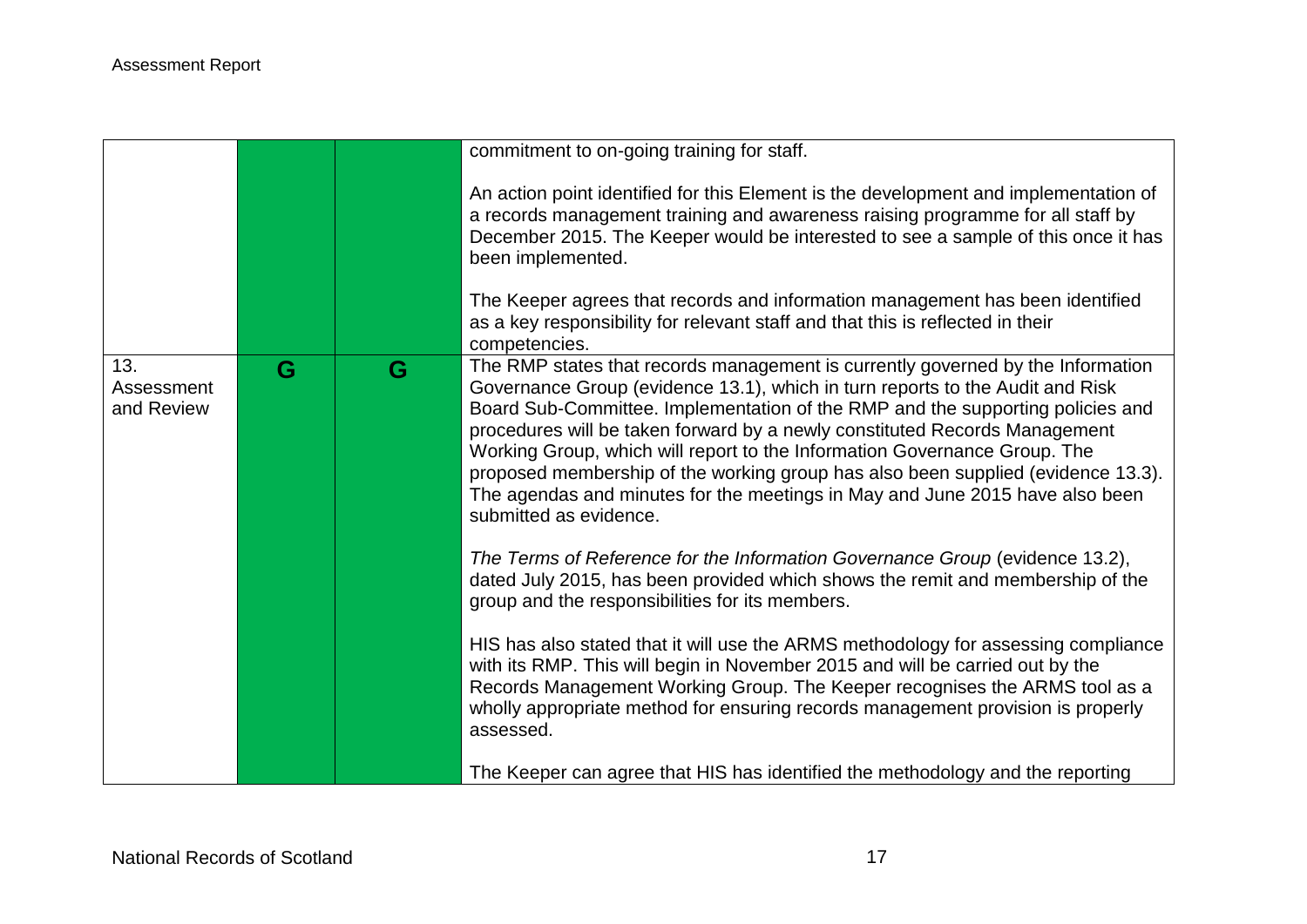|             |   |   | structure by which it intends to assess and review its RMP.                          |
|-------------|---|---|--------------------------------------------------------------------------------------|
| 14. Shared  | G | G | Information sharing is a key part of HIS's activities. HIS has provided a data       |
| Information |   |   | processor template (evidence 9.6) which sets out the obligations on each side in the |
|             |   |   | event of entering into an agreement which requires the sharing of information.       |
|             |   |   |                                                                                      |
|             |   |   | Also submitted is a template Privacy Impact Assessment Questionnaire conducted       |
|             |   |   | as part of the Volunteer Information System project (evidence 9.7) and the data      |
|             |   |   | collected for that project.                                                          |
|             |   |   | Also provided is a Data Processing Agreement between HIS and a third party           |
|             |   |   | contractor (evidence 9.9) for data in the Volunteer Information System database.     |
|             |   |   |                                                                                      |
|             |   |   | Standard terms of contract have been created for the purchase of goods and           |
|             |   |   | service (evidence 14.1 and 14.2) which include clauses about confidentiality and     |
|             |   |   | Data Protection.                                                                     |
|             |   |   |                                                                                      |
|             |   |   | A Data Sharing Protocol for the Suicide Reporting and Learning System (evidence      |
|             |   |   | 14.3) has also been provided. This shows that there are controls in place to protect |
|             |   |   | information being shared incorrectly.                                                |
|             |   |   | By December 2015, HIS intends to develop guidance on information sharing             |
|             |   |   | protocols. The Keeper would be interested to see this guidance once completed.       |
|             |   |   | Additionally, HIS intends to raise awareness of policy and procedure across the      |
|             |   |   | organisation by utilising its series of Information Asset Owners. The Keeper         |
|             |   |   | commends this approach.                                                              |
|             |   |   |                                                                                      |
|             |   |   | The Keeper agrees that robust procedures are in place to ensure that the             |
|             |   |   | governance of shared information is considered.                                      |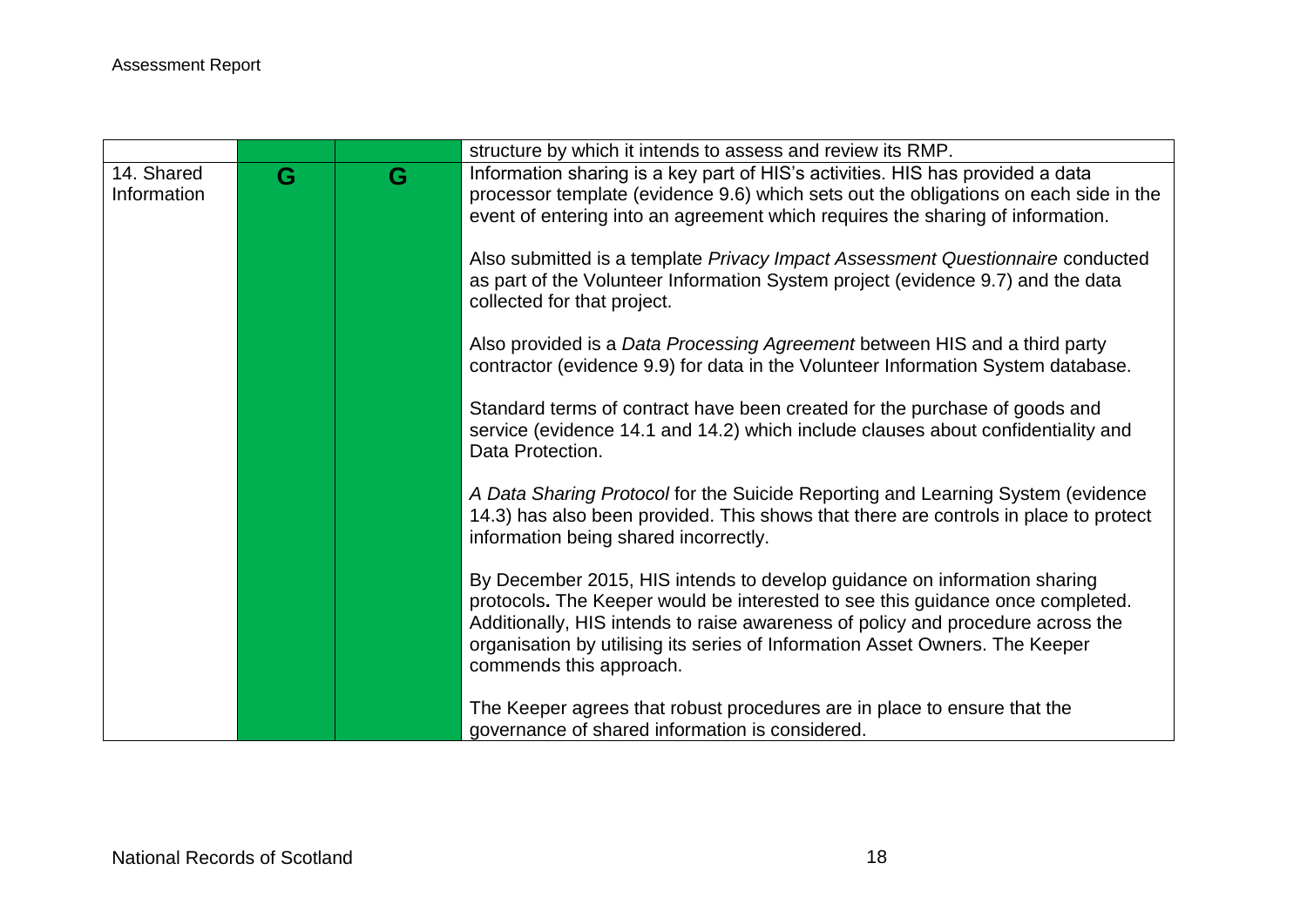#### **6. Keeper's Summary**

Elements 1-14 that the Keeper considers should be in a public authority records management plan have been properly considered by Healthcare Improvement Scotland and Scottish Health Council. Policies and governance structures are in place to implement the actions required by the plan.

## **7. Keeper's Determination**

Based on the assessment process detailed above, the Keeper agrees the RMP of Healthcare Improvement Scotland and Scottish Health Council.

The Keeper recommends that Healthcare Improvement Scotland and Scottish Health Council should publish its agreed RMP as an example of good practice within the authority and the sector.

This report follows the Keeper's assessment carried out by,

Brussel

Robert Fathry m

**Pete Wadley <b>Robert Fotheringham** Public Records Officer **Public Records Officer** 

…………………………………… …………………………………